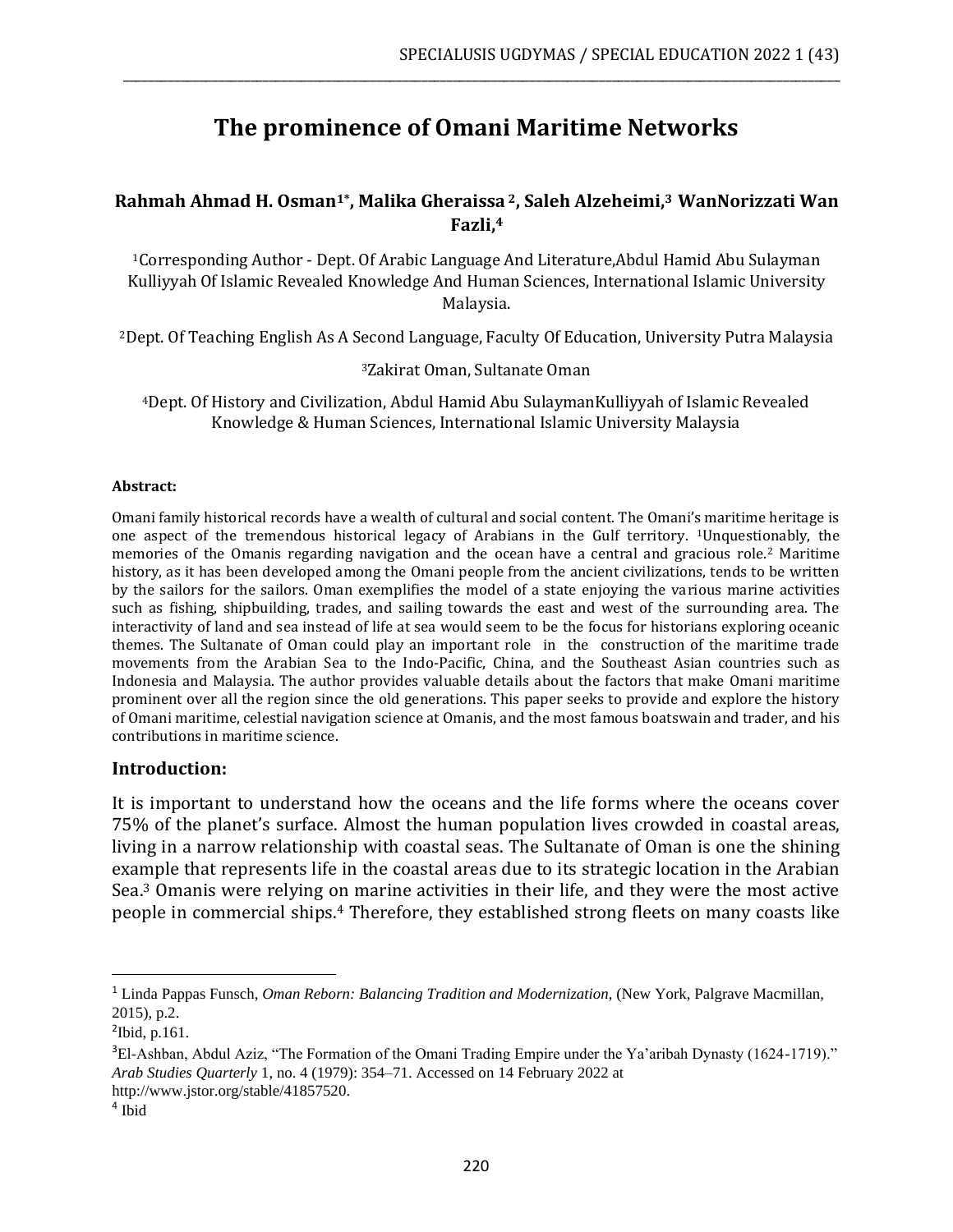Muscat, Sur, Musandam, and Dhofar.<sup>5</sup> Moreover, Omani people gave great importance to building ships for seafaring towards other surrounding countries.<sup>6</sup> The Omanis were able to expand their maritime sovereignty where they crossed with their ships and naval fleets the world's continents.<sup>7</sup> Hence, they were a truly maritime nation, which contributed greatly to the spread of Islam in the lands with which they had contacts; and this contributed to enhancing the commercial ties and civilizational connections with ancient and modern civilizations such as Mesopotamia, North and West Africa, China, India and Southeast Asian countries and the USA.8The development of the maritime industry in Oman had resulted in the establishment and great development of celestial navigation science by many boatswains (captains). They created guidelines and rules that set the boundaries of safety and efficiency in shipping where people can travel around the globe by ships with legal and justice rules that control them. Trading is one of the most important applications of maritime activities in the Sultanate, where most people take it as their main job and enjoy their interest in exploring the sea situation and celestial science more.<sup>9</sup> The Sultanate of Oman is one of the countries that have exclusive ownership of trade routes and get the most benefits out of maritime transport, it moved beyond to include all the celestial navigation science as well.<sup>10</sup> To conclude, through trade, Oman is considered a prominent example that shows how different civilisations and cultural elements moved from one place to another.

\_\_\_\_\_\_\_\_\_\_\_\_\_\_\_\_\_\_\_\_\_\_\_\_\_\_\_\_\_\_\_\_\_\_\_\_\_\_\_\_\_\_\_\_\_\_\_\_\_\_\_\_\_\_\_\_\_\_\_\_\_\_\_\_\_\_\_\_\_\_\_\_\_\_\_\_\_\_\_\_\_\_\_\_\_\_\_\_\_\_\_\_\_\_\_\_\_\_\_\_\_\_\_\_\_\_\_\_\_\_\_\_\_

### **I- A brief history of Omani maritime**

The history of maritime claims that Omani was the first nation who moved and crossed the Indian Ocean. The Omani started their marine activities and trades before many ancient nations and civilizations such as Egyptians, Greeks, and Romanians...etc.<sup>11</sup> Omani was very interested in trade activities and the marine, and their geographic location made them curious to seek routes to reach other countries in the Indian-Pacific region.<sup>12</sup> Though it's obvious in the location that The Sultanate of Oman is situated in Southwest Asia, bordering the Arabian Sea, Gulf of Oman, and the Persian Gulf, between Yemen and the United Arab Emirates (UAE). <sup>13</sup>Thus, Omani was the top in maritime science and explorations and

<sup>5</sup>Lees, G. M., Reginald A. Smith, and N. B. Kinnear, "The Physical Geography of South-Eastern Arabia." *The Geographical Journal* 71, no. 5 (1928): 441–66. Accessed on 14th February 2022 at

https://doi.org/10.2307/1783278.

<sup>6</sup>Dionisius A. Agius, "Omani Seafaring Identity before the Early 1600s: Ethnic and Linguistic Diversity", (UK: Georg Olms, 2013), pp.50-51.

<sup>7</sup> Ibid.

 $8$  Ibid, pp. 42-43.

<sup>9</sup>Robert G. Hoyland, *Arabia and The Arabs: From Bronze Age to the COming of Islam*, (London: Routledge. 2001), p.33.

<sup>10</sup>Lionel Casson, *The Ancient Mariners: Seafarers and Sea Fighters of The Mediterranean in Ancient Times*, (New York: The Macmillan Company, 1959), p.8.

<sup>11</sup>Hammoud bin Hamad Al-Ghailani, *Lords of the Seas*, 2nd ed, (2017), p.27.

<sup>12</sup> Khamis Salim Sulaiman AlJabri, "Oman's Maritime Doctrine", a PhD dissertation,(UK: University of Exeter, 2021),p.40.

<sup>&</sup>lt;sup>13</sup> Arshad Islam, "Arab navigation in the Indian Ocean before European dominance in South and Southeast Asia : a historical study",*Journal of the Pakistan Historical Society, 58 (2). pp. 7-23, 2010*. Available at <http://irep.iium.edu.my/id/eprint/3462>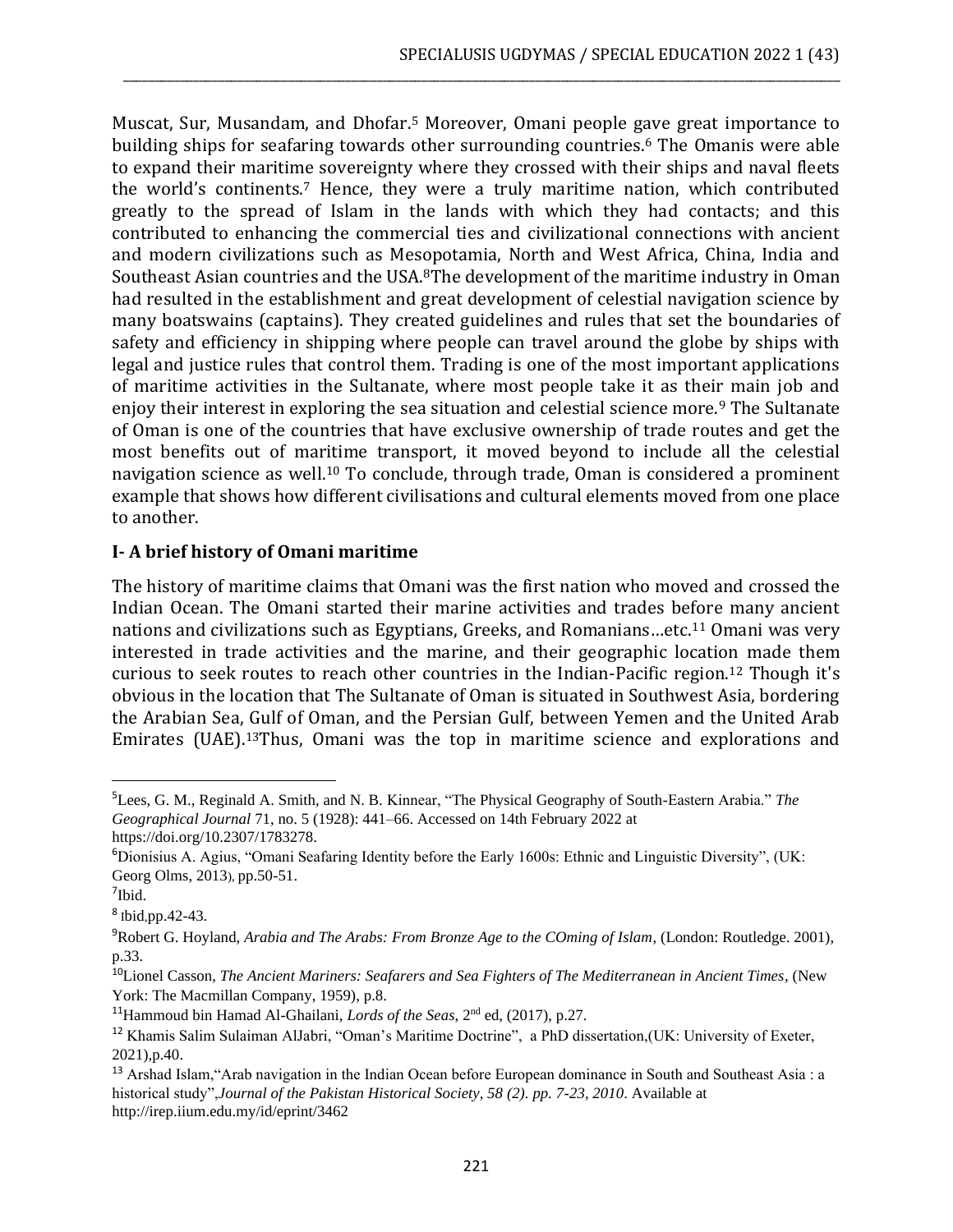traveling over this region as well. Russian historical scholars affirmed that Omani had great importance in the marine trades and navigations, one of them was the scholar Andrei Shgakov who said that Omani were the first nation who sailed across the Indian Ocean in the fourth millennia BCE. The Omani seafaring was also towards Indonesia, China, Sri Lanka, Madagascar, and Zanzibar.<sup>14</sup> In the 15<sup>th</sup> century CE, Omani mariner attained a welldeveloped stage that enabled it to extend its control over all the region of the Indian Ocean. They, therefore, were able to discover the unidentified information from other oceans. At that time, there were many big and active fleets established by the Omani mariners, among the most famous and strong ships in the history of the Omani fleet are (Taj Bucks), (Caroline), (Shah Alam), (Liverpool), (Sultana) and (Crown). When the researcher seeks to discover the history of Omani maritime linking towards the surrounding region, he inevitably remarks that Omani has the leading way in sailing across theArabianSea to the Indo-Pacific, China, and the south-Asian countries such as Indonesia and Malaysia.<sup>15</sup> The existence of Omani people in Indonesia and Malaysia is affirmed by Dr. Abdullah bin Saleh bin Hussain Al-Arimi, who met one of the Malaysian people who is one of the Omani offspring from the ancient Omani sailors who arrived in Malaysia.<sup>16</sup> As it is mentioned before about Omani-Indian and Omani-China maritime relationships, and because there is the Malay Islands through the sailing way to China, it is not a denial that there were exchanging commercial maritime relationships with South Asian Islands like Malay Island, Indonesia, and Malaysia. This rare reference on the Gulf area is indeed interesting and Kedah will provide to be a close-knit counterpart of the Gulf particularly of Oman from 9th century CE until the time of colonial full domination following the establishment of English settlements in Penang (1786), Province Wellesley (1800), Malacca and Singapore (1824). Omani factor on the Malay Peninsula which will be demonstrated in the following sections also had its ancient origin, where the early king of Kedah was stated in local annals to had come from the land of Rum and Gumarun, both were overlapping locality situated in the port city of Hormuz.<sup>17</sup> The king was stated to come from a branch of a royal family ruling the Gulf region.<sup>18</sup>

\_\_\_\_\_\_\_\_\_\_\_\_\_\_\_\_\_\_\_\_\_\_\_\_\_\_\_\_\_\_\_\_\_\_\_\_\_\_\_\_\_\_\_\_\_\_\_\_\_\_\_\_\_\_\_\_\_\_\_\_\_\_\_\_\_\_\_\_\_\_\_\_\_\_\_\_\_\_\_\_\_\_\_\_\_\_\_\_\_\_\_\_\_\_\_\_\_\_\_\_\_\_\_\_\_\_\_\_\_\_\_\_\_



**Figure 1: The Omani ships' sailing to Indonesia and Malaysia**

<sup>14</sup>Hammoud bin Hamad Al-Ghailani, p.31.

 $15$  Ibid, p.31.

<sup>16</sup> Ibid, p.37.

<sup>17</sup>MaziarMozaffariFalarti, *Malay Kingship in Kedah Religion, Trade, and Society*, (Petaling Jaya: SIRD, 2013), p.57.

<sup>18</sup>Rahmah Ahmad H. OsmanNabilNadri, *The Historical Reference and Cultural Heritage of Omani Nation in Malaysia*, 2018.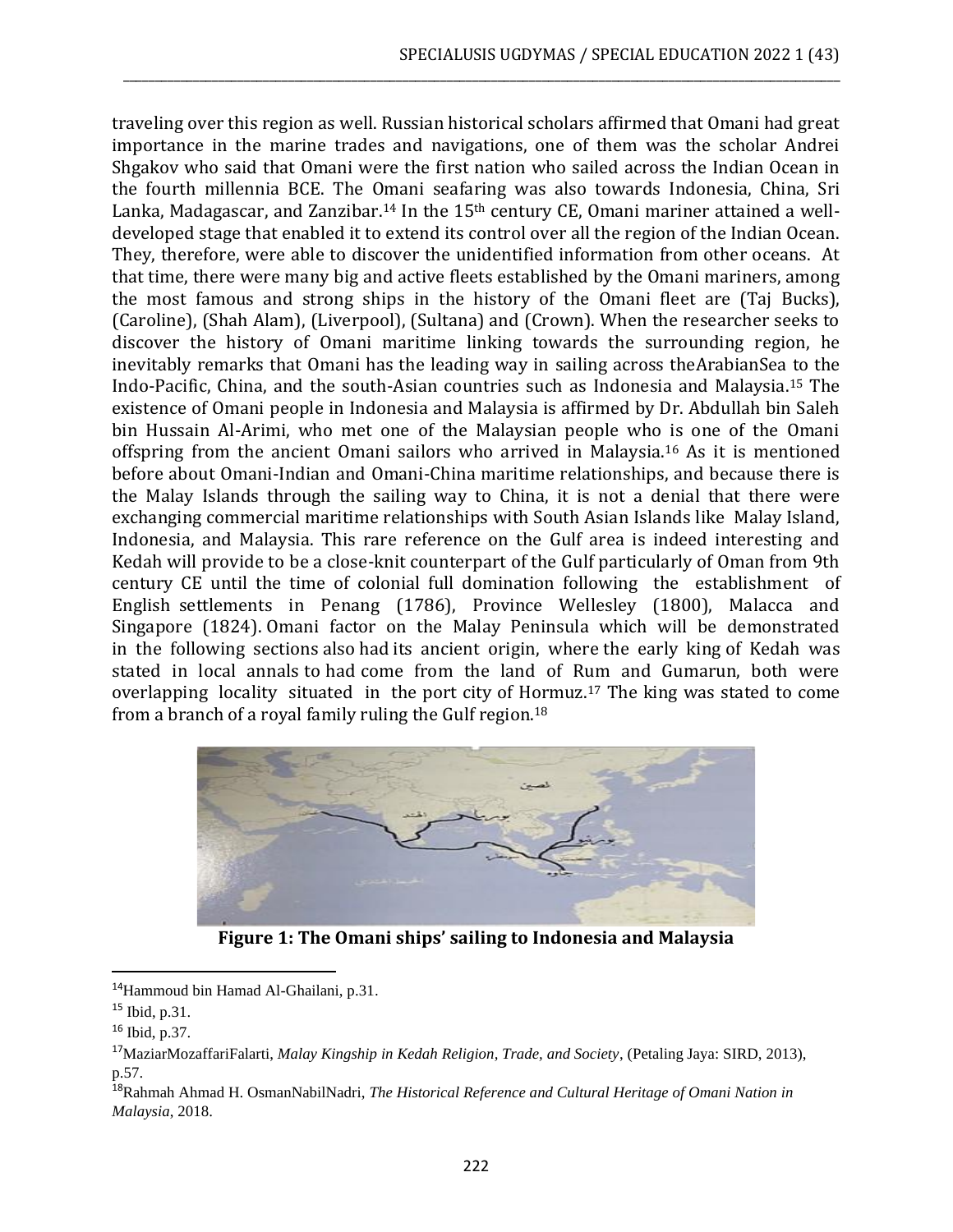#### **What makes Omani maritime prominent over all the region?**

The Omani mariner gained professional experience, vast and comprehensive knowledge in celestial navigation maritime arts, as they sailed towards the Pacific Ocean, till China and the Eastern region in Asia, towards the Indian Ocean to Cape of Good Hope in the West, and from the North towards the Persian Gulf and the Red Sea. This achievement in the maritime was, consequently, Omani civilizational connections with ancient civilizations such as Ancient Indian civilization, Chinese, Mesopotamia, Ancient civilization of Egypt, and the East African civilization. Omani maritime had the marine constituents which helped and enriched the Omani mariners to be prominent in world maritime history.<sup>19</sup> These factors are as follows:

\_\_\_\_\_\_\_\_\_\_\_\_\_\_\_\_\_\_\_\_\_\_\_\_\_\_\_\_\_\_\_\_\_\_\_\_\_\_\_\_\_\_\_\_\_\_\_\_\_\_\_\_\_\_\_\_\_\_\_\_\_\_\_\_\_\_\_\_\_\_\_\_\_\_\_\_\_\_\_\_\_\_\_\_\_\_\_\_\_\_\_\_\_\_\_\_\_\_\_\_\_\_\_\_\_\_\_\_\_\_\_\_\_

#### **First: -The geographic location of Oman**

If one looks at the location of Oman on the map, he will realize that the Sultanate of Oman has been granted a distinguished geographic location, which made the Omani professionals of marine navigation and the country a pioneer in maritime sciences. Oman is situated in the southeast corner of the Arabian Peninsula, and it controls the main gate to the Arabian Gulf.20Then, it is considered the maximum extension of the Arab land to the east. It also results from its long coasts stretching from the Strait of Hormuz injunction of the Persian Gulf and the Arabian Sea to the Indian Ocean coasts.<sup>21</sup>As a consequence, this site, with the Omanis 'excellence in their maritime science and experience in maritime trade, earned them an extraordinary advantage and ability that the Yemenis and Egyptians could not with. In addition to that, the Sultanate of Oman's vital geography from mountains, deserts, and plains has been an important factor in making the Omani go towards marine and seafaring.<sup>22</sup> Oman's topography contains a large number of navigable and shipbuilding ports like Muscat, Sur, Sohar, and Mirbat.<sup>23</sup> Further, this terrain made these ports nature reserves, safe for long maritime routes to India, East China, and eastern Africa in the west.<sup>24</sup>



Oman Geographic Location<sup>25</sup>

 $19$ Ibid, p.40.

<sup>20</sup> Ibid, p.41.

 $21$  Ibid

<sup>22</sup> Mike Searle, *Geology of OfThe Oman Mountains, Eastern Arabia*, (UK: Springer,2019), pp.3&6

<sup>&</sup>lt;sup>23</sup> Eric Staples, ''Oman and Islamic Maritime Networks (632–1507 CE)'', (New York: DieDeutsche,2017), p.91.

<sup>24</sup> Rahmah Ahmad H. OsmanNabilNadri, p.41.

<sup>25</sup> Jeremy Jones and Nicholas Ridout, *A History of Modern Oman*, (Cambridge University Press,2015,x)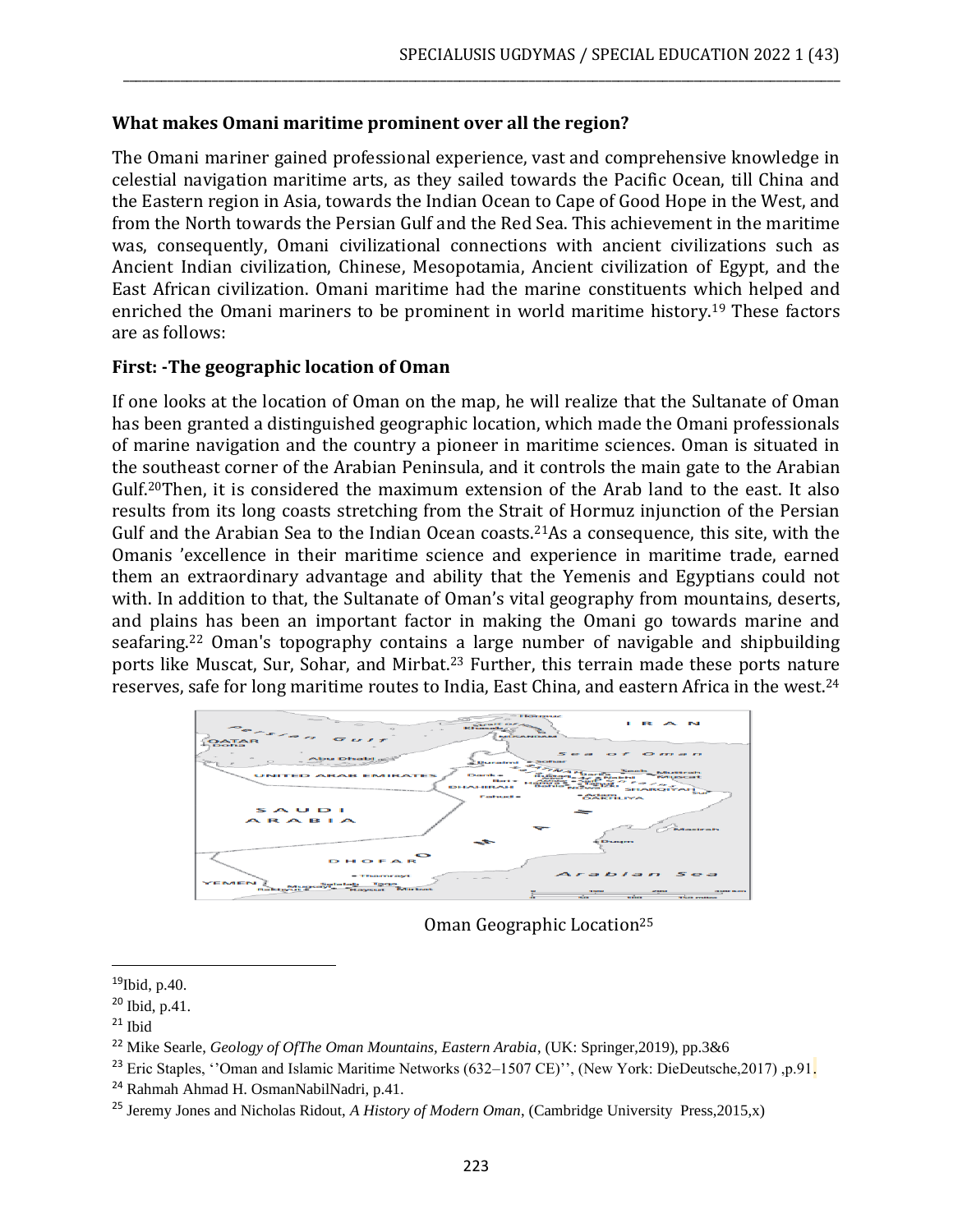### **Second: - The nature of Oman (Movement of marine currents)**

The geographical nature of Oman and the extension of its marine coasts, about 3165 km, and the spread of the valley like Muscat, Sur, Musandam, and Dhofar helped in the emergence of safe seaports such as Muscat, Sur, Sohar, Sumhuram, Khasab….etc. Moreover, the movement of marine currents in the Sea of Oman and the Arabian Sea stretches as far as the rest of the seas where Omani navigators took the way through. In addition to that, Monsoons extend from August until the end of May helps in sailing old ships from the North to the South and vice versa.<sup>26</sup> Further, Omani coasts in Muscat, Sur, Musandam, and Dhofar are characterized by the depth of seawater. Thus, this characteristic helps in docking ships directly on the beaches without the need for the smaller and flattened ships to drop off the goods in those ports.<sup>27</sup>

\_\_\_\_\_\_\_\_\_\_\_\_\_\_\_\_\_\_\_\_\_\_\_\_\_\_\_\_\_\_\_\_\_\_\_\_\_\_\_\_\_\_\_\_\_\_\_\_\_\_\_\_\_\_\_\_\_\_\_\_\_\_\_\_\_\_\_\_\_\_\_\_\_\_\_\_\_\_\_\_\_\_\_\_\_\_\_\_\_\_\_\_\_\_\_\_\_\_\_\_\_\_\_\_\_\_\_\_\_\_\_\_\_

### **Third: - The experience and knowledge of Omani in the marine navigation**

Through its long history, Oman is considered as an active center that interacted in the ancient world. Oman was a crucial center on what was called "the silk way" between the East and the West.<sup>28</sup> Commercial cruises have given expertise to Omani navigators, so it earned them enough experience in the maritime. Therefore, they later used it to expand their knowledge of marine science. Then, as a result, they wrote books and sea guides. This considerable gained experience and the deep discovered knowledge have made Omani peasants with a high capacity to know the routes and seaways and select the offshore centers and ports they commercially deal with and navigation. They established regulations and rules for stability, security, and maritime sovereignty in the Indian Ocean, these rules are known as "maritime doctrine" or "sailing law".<sup>29</sup>

#### **Fourth: - The marine science**

Historically, the relationship between the Omani and the sea rooted before the third millennium BC.<sup>30</sup> Since that date, Omani navigation has been continuously evolving and scientific prosperity for astronomy and sea sciences. Through practical experience, monitoring, observation, and discovery of navigation devices, Omani navigators have tended to document all of this in their books and guides known as the Rahamanyat. They have documented routes, waterways, and winds, their names, their directions, their strength, and their expectations. They map out the locations of cities, ports, and landmarks that determine locations. They also identified the latitude and longitude and mentioned the names and how navigational devices were used. These navigators and captains have left their epistemological impact on their performances. Here are some names of Omani marine scholars:

 $26$ lbid, p.42.

<sup>27</sup> Ibid, p.43.

<sup>28</sup> Gerald Randall Tibbetts. "Pre-Islamic Arabia and South-East Asia." *Journal of the Malayan Branch of the Royal Asiatic Society* 29, no. 3 (175) (1956): 182–208. Available at [http://www.jstor.org/stable/41503102.](http://www.jstor.org/stable/41503102) <sup>29</sup>Jeremy Jones and Nicholas Ridout, p.44.

<sup>&</sup>lt;sup>30</sup>H. E. Malallah bin Ali bin Habib Al-Lawati, "Paper Submitted at the International Seminar of The Contributions of the Islamic Culture for the Maritime Silk Route," in The Contributions of the Islamic Culture for the Maritime Silk Route program, (China: UNESCO, 1994), pp. 1-3.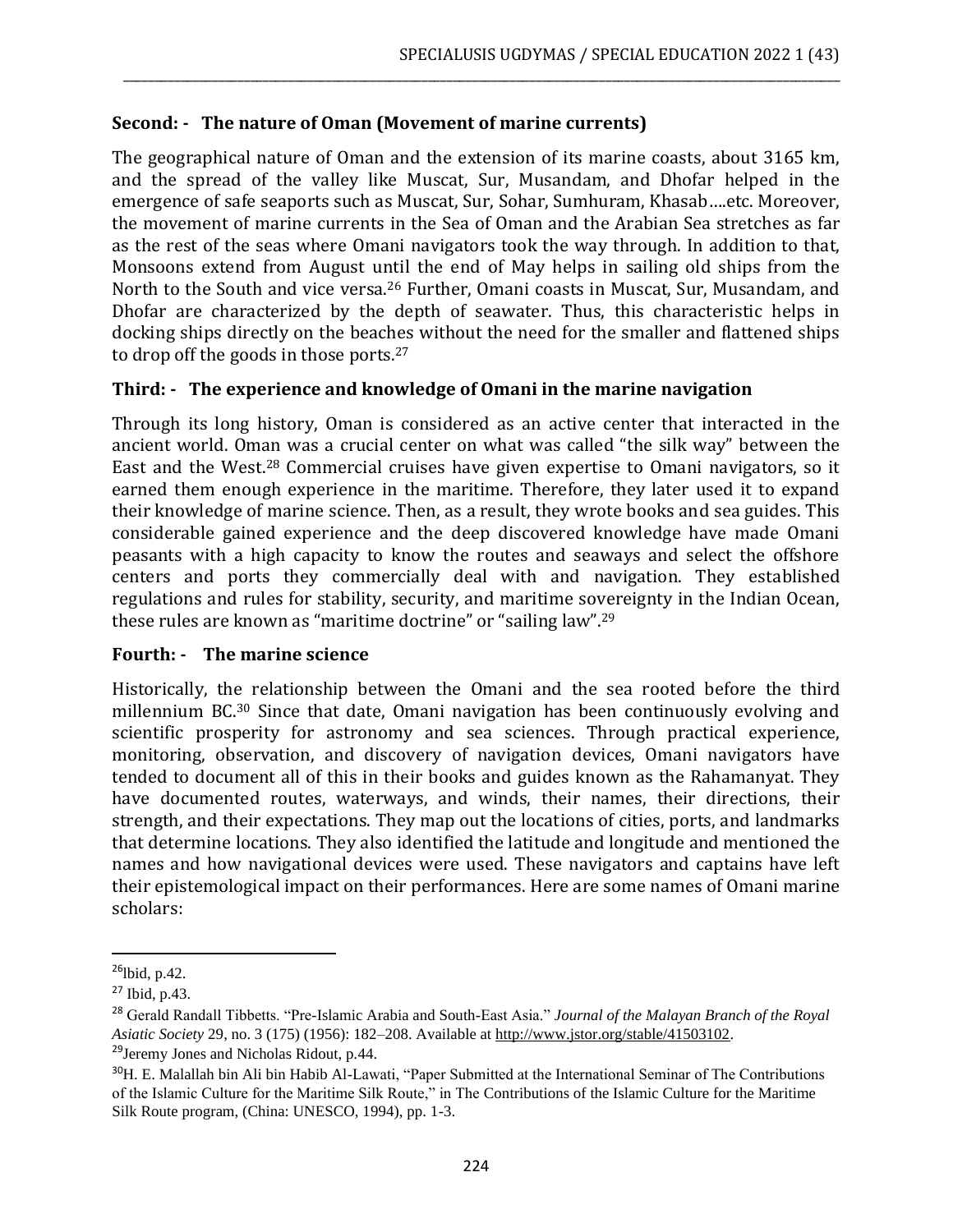The scholar navigator Ahmed Ben Majid was a pioneer in the science of navigation in both practical and theoretical terms. He had many books and marine poetries such as book "Benefits in the Fundamental Concepts of Marine Science and Rules", and "Container for Abbreviation in the Origins of Marine Science". From the practical point of view, one of his most prominent contributions was: Compass, Ahmed Ben Majid is considered the first scholar who had evolved the navigation compass as it is known in the modern concept, which was called before by the Arab navigators (Al-Haqah). Besides, Ibn Majid observed a rudimentary manner (measuring with the fingers) to identify Qiblah and sites, so that he added his improvement on what is known as (woods and boards). Then, he called it machine perfection.

\_\_\_\_\_\_\_\_\_\_\_\_\_\_\_\_\_\_\_\_\_\_\_\_\_\_\_\_\_\_\_\_\_\_\_\_\_\_\_\_\_\_\_\_\_\_\_\_\_\_\_\_\_\_\_\_\_\_\_\_\_\_\_\_\_\_\_\_\_\_\_\_\_\_\_\_\_\_\_\_\_\_\_\_\_\_\_\_\_\_\_\_\_\_\_\_\_\_\_\_\_\_\_\_\_\_\_\_\_\_\_\_\_

- The scholar navigator Nasser Bin Ali Al-Khadouri, the writer of the book "Mineral Secrets in Marine Science" and "Alert the Inattentive to Know the Marine Science and Rules".
- The scholar navigator Khamis Bin Mohamed Bin Muslim Bin Hamad Bin Jumua'a, the writer of the book "Tables in Marine Science".<sup>31</sup>

# **Fifth: - The economic activities**

TheSultanate of Oman is characterized by the existence of islands surrounding it and with a long coastline from the Arabian Sea and the entrance to the Indian Ocean in the far southwest.<sup>32</sup> Thus, the majority of people live along the coastline and on islands. Omanis, since ancient times, have been captivated by the sea, depending primarily on the sea for their livelihood through fishing, building wooden ships, and/or related activities.<sup>33</sup> Therefore, these marine activities may well directly contribute to the economy of the country. The relationship between economic growth and maritime trade points out the vital role of the shipping industry and its supporting activities. Indeed, the link of marine astronomical navigation at Omanis to business helped in establishing an active trade movement with China and India, Indonesia, Africa, Yemen, Red Sea, and countries in the Arab Gulf, especially Iraq and Iran.<sup>34</sup> As a result, Omani maritime trade has become the first correspondent of Omani economic activity. It is enough to be known that more geographical nomads and historians linked Omani maritime navigation to countertrade with different civilizations and Nations, which were established in Asia and Africa and that are located at the Indian Ocean and Pacific coasts as China and East Asia.<sup>35</sup>

# **Sixth: - The political and historical factors**

The historical and political factors have a crucial role in the stability of any state. The Omanis, because of the geographical conditions of their homeland, established an independent figure who refused to submit or subordination to any political forces that have

<sup>31</sup>Jeremy Jones and Nicholas Ridout, p.47.

<sup>32</sup> *The Periplus of the Erythraean Sea, by an unknown author With some extracts from Agatharkhides 'On the Erythraean Sea',* edited by G.W.B Huntingford, (UK: Hakluyt Society, 1980), pp. 40 & 122 & 152. <sup>33</sup>Khamis Salim Sulaiman AlJabri, p.31.

<sup>34</sup> Dionisius A. Agius, *Seafaring in The Arabian Gulf and Oman: The People of The Dhow*, (New York: Routledge, 2005), p.111.

<sup>35</sup>Khamis Salim Sulaiman AlJabri, p.44.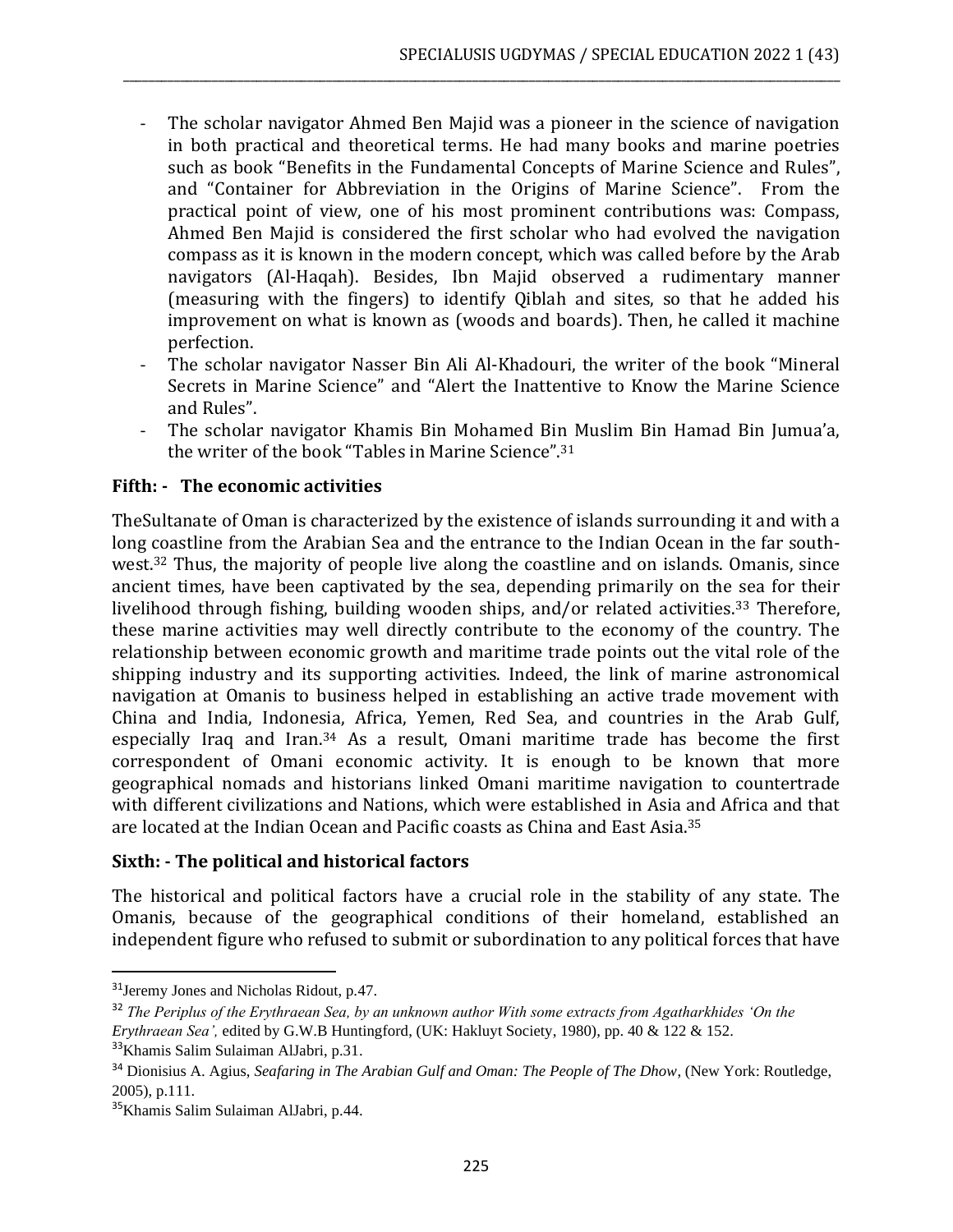emerged in the near East In ancient history. Thus, they refused to submit to the Persian hegemony and then to the Umayyad and Abbasid states.<sup>36</sup> Then, before that, they refused to submit to Alexander the Great's control when he tried Control maritime trade with India. So that they directed their approach toward East Africa.<sup>37</sup> Therefore, active centers have emerged because of Omani maritime activity and Omani migrations to Eastern Africa have emerged as Al-Junaidi Said and Suleiman's migration, Suleiman bin Suleiman bin Muzzafar bin al-Nabhani's migration, and Al-Harth migration.<sup>38</sup> In short, East Africa has been intercultural and emotionally associated with the coast of Oman and its people. Further, Omanis have been associated through marriage between families and settled in that area.<sup>39</sup>

\_\_\_\_\_\_\_\_\_\_\_\_\_\_\_\_\_\_\_\_\_\_\_\_\_\_\_\_\_\_\_\_\_\_\_\_\_\_\_\_\_\_\_\_\_\_\_\_\_\_\_\_\_\_\_\_\_\_\_\_\_\_\_\_\_\_\_\_\_\_\_\_\_\_\_\_\_\_\_\_\_\_\_\_\_\_\_\_\_\_\_\_\_\_\_\_\_\_\_\_\_\_\_\_\_\_\_\_\_\_\_\_\_

# **The first guide book of the Omani captain ( A-Rahmaniyat**الرحمانيات**(\_**

**Definition:** A-Rahmaniyat or A-Rahminat

- **A- Linguistic:** itis Arabicword means the marine guidebook of sailing-ships' captains as known in Oman " A-Nawakhidhah" or " A-Rababinah", and it is believed that the word (Rahmani) or (Rahmanj) is taken from (Rahmani) and means in Persian (Book of the Road).
- **B- Terminology:** A-Rahmaniyat is a book that contains the basic information that the captain needs, which includes the names of the regions, anchors, and inferred signs for locations such as mountain peaks or marine heads. Furthermore, it contains the distances between each region and another. These locations are identified on the marine compass (A-Dirah) and map (A-Naliyah) and also determined latitude and longitude and benchmarks using the perfection machine, Al-Batily and other marine equipment. The Omani captains gave first and special interest to the marine guidebook (A-Rahmaniyat) in the research and blogging, depending on their personal experience in driving the sailing ships, also through their visits to the ports and bays of the countries that they have documented in their books. No ports mentioned in their books except that they visited it and determined its location by accurate measurement. One of these most famous guidebooks is "Benefits Filed in the Origins of the Science of the Sea and Rules"and "Shortcut Container in the Origins of Marine Science", which was written by Ahmad bin Majid Al-Galfari.**<sup>40</sup>**

#### **The components of the guidebook.**

The guidebook consists of several chapters, these constituents are based on their number of papers. The guidebook of Ibn Mater is considered as the biggest one in its number of papers; it reached around 274 sheets without the missing papers of the manuscript. The most important components of the guidebook is the measurement, which is intended to identify measurement methods for each navigation device and determine anchors, gulfs,

<sup>36</sup> George Percy Badger, *History of the Imams and Seyyids of Oman by Salil Ibn Razik from AD 661 -1856*, (London: Ashgate Publishing Company, 2010), p. introduction and analysis

<sup>37</sup> Khamis Salim Sulaiman AlJabri, p.44.

<sup>&</sup>lt;sup>38</sup>Mustafa Darwish Al-Nabhani, "An Omani Approach for Addressing Piracy Off the E.C of Africa", (New York: Nippon Foundation, 2012), p.24-27.

<sup>39</sup>Khamis Salim Sulaiman AlJabri, p.44.

 $40$ Ibid, p.48.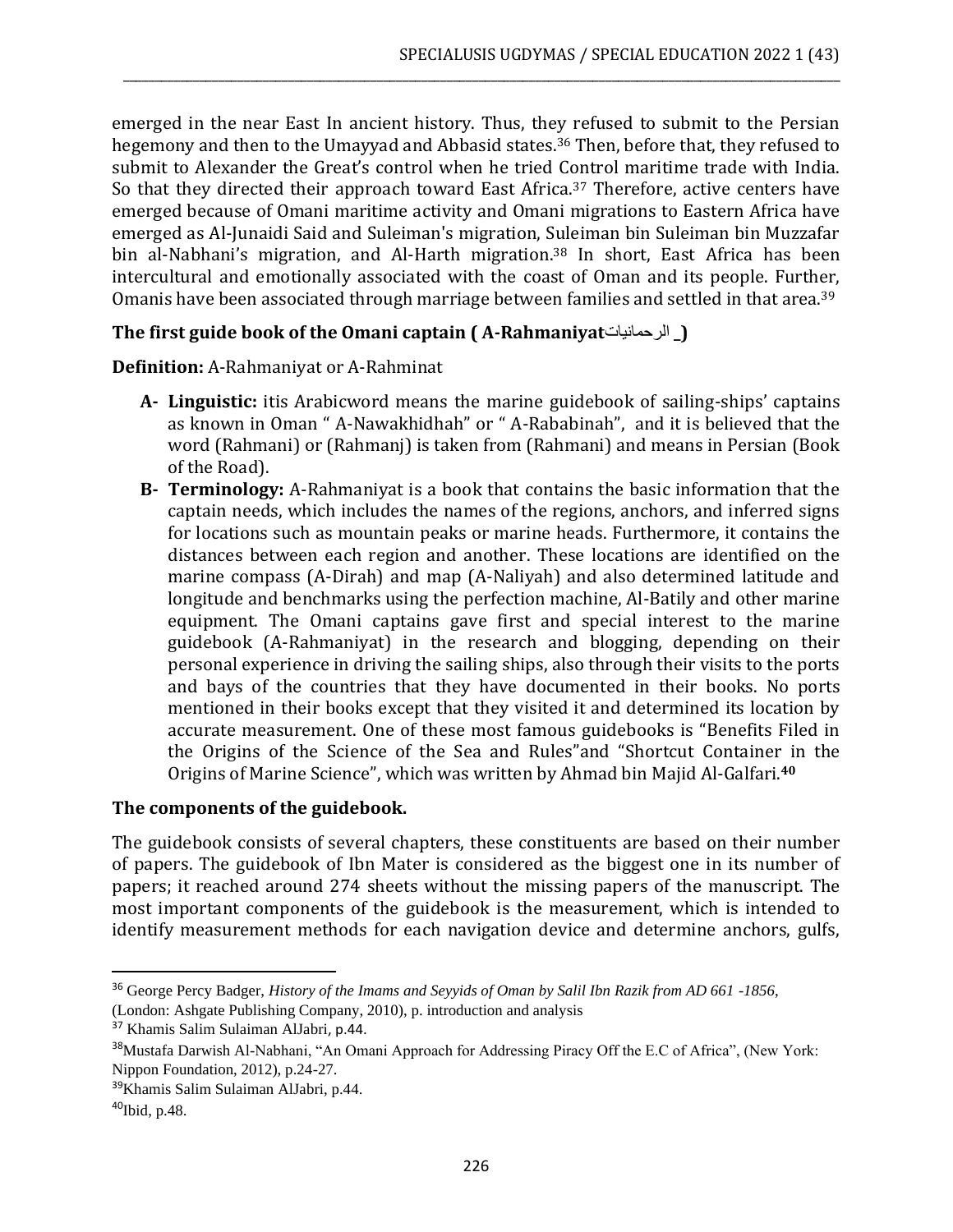marine heads and signs of inference such as mountain peaks close to the sea. It also determines latitude and longitude, star locations, and territories. Further, it defines the equipment and machines used in the ship such as the perfection machine, Al-Batily machine, Al-Qammazy, map (A-Naliyah), and marine compass (A-Dirah). The evidence of that like:

\_\_\_\_\_\_\_\_\_\_\_\_\_\_\_\_\_\_\_\_\_\_\_\_\_\_\_\_\_\_\_\_\_\_\_\_\_\_\_\_\_\_\_\_\_\_\_\_\_\_\_\_\_\_\_\_\_\_\_\_\_\_\_\_\_\_\_\_\_\_\_\_\_\_\_\_\_\_\_\_\_\_\_\_\_\_\_\_\_\_\_\_\_\_\_\_\_\_\_\_\_\_\_\_\_\_\_\_\_\_\_\_\_

- latitude and longitude measurement tables
- foundation and waterway
- chapter of countries' names
- knowing latitude and longitude
- calculation of Al-Batily and its filter
- sites' names
- determine the marine waterways
- lands' names on latitude and longitude
- Locations' names and areas on the coastline in Oman Gulf, Persian Gulf, Red Sea, and south Asia seas as Bengal gulf, China Sea and what's on the Indian Ocean from East Africa.
- fragmented information about astronomical, Al-Akhnane, compass knowledge, and the knowledge of sun rotation
- in addition to different marine advices which known as "constitution", (Destour) $41$

#### **Celestial navigation science at Omanis:**

The maritime navigation science is intended as the mechanism for determining the location of the ship and driving it safely from one port to another. This is not far from astronomical navigation, except that it is at an earlier stage. However, celestial navigation science is a science of leadership ships by stars and planets. This science emerged at Omanis through their long experience over centuries of history. This experience was produced through viewing and experimentation until it reached the written manuscript stage. As a result of what was mentioned earlier, Omanis employed their navigational experience by thinking about finding machines and tools they discovered or developed. Therefore, the compass appeared after the master captain Ahmed Ben Majid added a magnetic needle to it which upgraded to identify trends' science away from the conclusions that are not scientifically programmed. They used Doroor calculation, which's a calculation of the year days and seasons starting from early of Suhail star, considering from the fifteenth August from each year before sunrise.<sup>42</sup>

#### **The most famous boatswain (bosun) and trader.**

The Omanis knew the secrets of the sea, the movement of water currents and wind. They studied all this, so emanated from them masters, boatswains, and sailors. They, therefore, wrote books in maritime navigation science. Moreover, they invented many tools, navigable devices, and helpful tools to the boatswain for sailing toward the East and west of the earth. Omani boatswains practiced driving Omani ships or ships owned by a number

<sup>41</sup> Ibid, p.49.

<sup>42</sup> Ibid, p.50.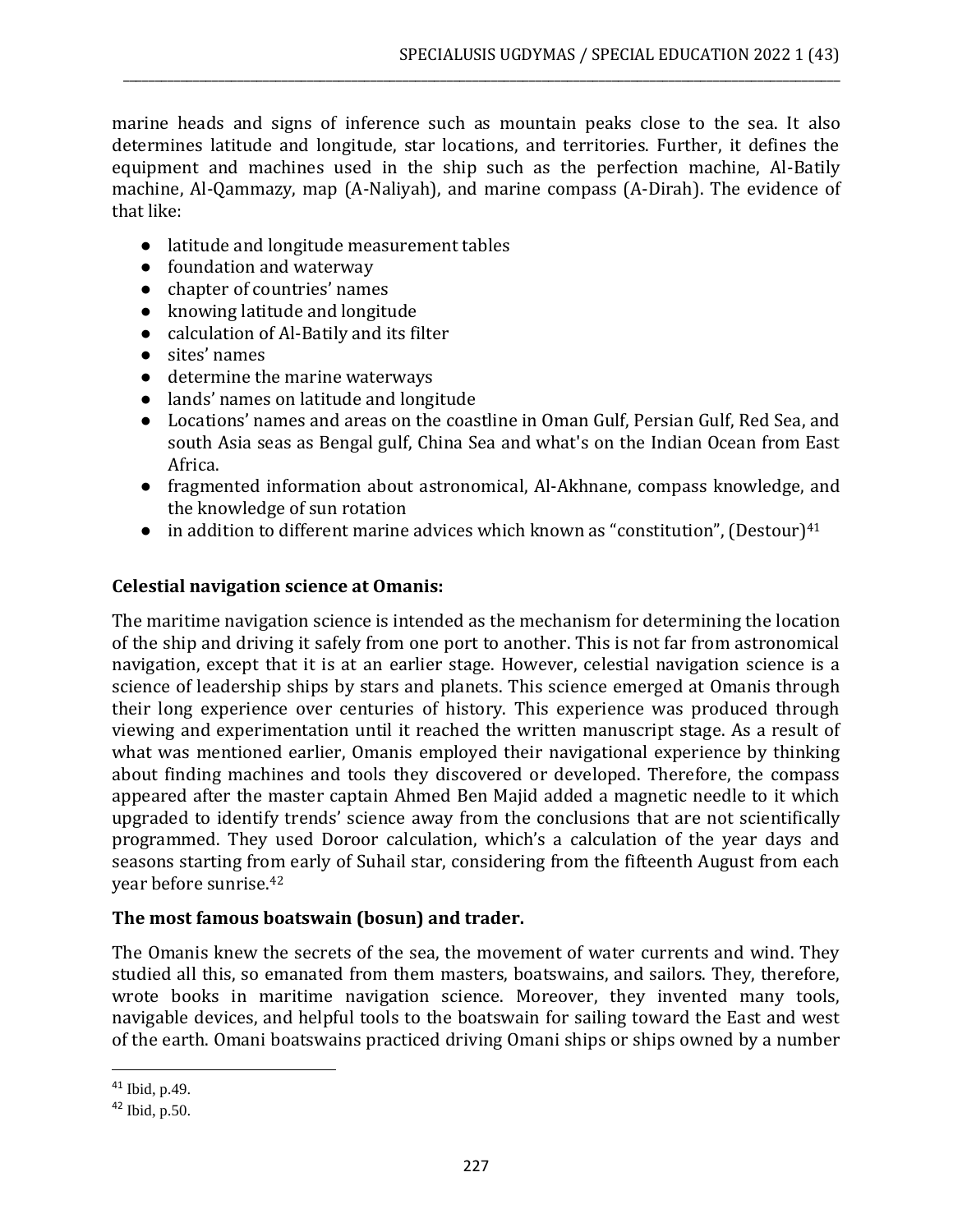of ship owners as Persians, Gulf countries such as Bahrain, Kuwait, United Arab Emirates. The shipowners who arrived with their ships went to Sur port, where they contracted with a number of Omani ships' captains from Sur's sons to drive owners' ships towards the Arab sea and the Indian Ocean to Africa, India, and Yemen. This is because they were aware that the Omani boatswains are the masters of the Indian Ocean in East and West. Further, they are the most qualified and professional in leading their ships across the Indian Ocean towards their destination. This is in order to protect its safety and those in it including merchants, travelers, and goods. The role of Omani captains was not limited to leadership but he also practiced the trade. The Omani boatswains are originally traders, they buy the Omani goods or other goods from the ports where their ships anchor in. In short, the people of this coastal region were great ship-builders. Mainly, because of the timber, they imported from India, and sometimes exported to the Gulf of Aden region, through these maritime routes. Many were the ones who had led in the Omani seas; the most famous and professional boatswain selected in this writing is:

\_\_\_\_\_\_\_\_\_\_\_\_\_\_\_\_\_\_\_\_\_\_\_\_\_\_\_\_\_\_\_\_\_\_\_\_\_\_\_\_\_\_\_\_\_\_\_\_\_\_\_\_\_\_\_\_\_\_\_\_\_\_\_\_\_\_\_\_\_\_\_\_\_\_\_\_\_\_\_\_\_\_\_\_\_\_\_\_\_\_\_\_\_\_\_\_\_\_\_\_\_\_\_\_\_\_\_\_\_\_\_\_\_

**The boatswain**: Ahmed Bin Majid Bin Abi Ma'alaq A-sa'adi Bin Abi A-Raka'ib A-Najdi

He was born in the 15th century CE between 1431 -1436, he had been known for many titles like *The Head of Sea Science and its Virtuous, Teacher, The Arabic Teacher, Organizer of the Two Qiblah, Sea Lion, Religion Meteor, ….etc*

# **His contributions to the progress of the navigation science**

The Omani navigator Ahmad Bin Majid made direct contributions to the science of navigation, theoretical, scientific, and practical. This was as a result of his many and different experiences in the sailing and leadership of the ships and training other Omanis mariners as well. One of the main these contributions:

- 1- **Compass:** Ahmad Bin Majid is considered as the first to develop the navigational compass as it is called in the modern sense, which was called before by Arabs as "Al-Haqah". He was the first to innovate the suspension of the magnetized needle on an axis to move free movement.
- 2- **Measuring with the fingers and determining the qiblah:** Ibn Majid determined the link between the division of the horizon circleto 32 parts called "Akhnane". (one Khan is a part of the navigational compass parts), and between the use of the fist of the hand and the arm extended forward to the sight in front of the monitor (the fist of the hand from the pinky to the thumb). The hand extended represents 1/32 part of the circumference of the circle, its center being the point of contact of the arm and to the shoulder. Therefore, according to this basis, the Arabic components (compass) were divided into 32 sections.
- 3- **Machine perfection:** (it's an improvement to the previous method of measurement "measuring with the fingers"). Itis square wood in the form of a rectangular parallelepiped, in its middle is a hole that represents its center where a rope goes through. He divided this rope into parts separated by knots, in which its scale corresponds to the tangent of the mid-angle between the horizon, the observer's eyes, and the observed star.
- **4- His awareness of the nature of monsoons and reflected currents in the Indian Ocean:** Ahmed Bin Majid has handled many details and explanations about the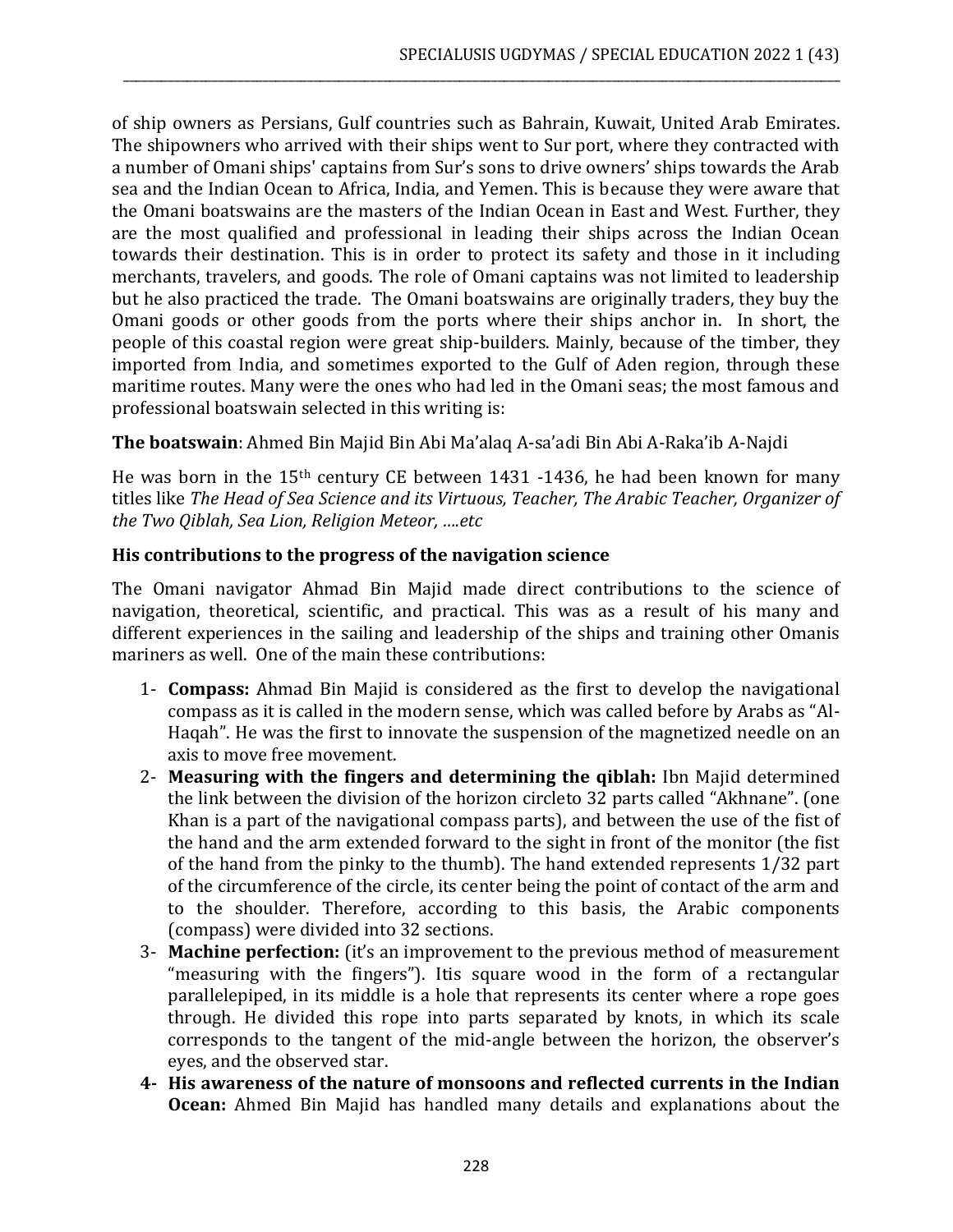dates of what he called closing the sea, opening the sea, and summer season. He intended by, "closing the sea", is the dates when it is dangerous to sail in. Thus, he focused more on the importance of the boatswains' knowledge to the times of closing and opening the sea. This is because of the rise of waves, the intensity of currents, and the Heavy rains in closing times.

\_\_\_\_\_\_\_\_\_\_\_\_\_\_\_\_\_\_\_\_\_\_\_\_\_\_\_\_\_\_\_\_\_\_\_\_\_\_\_\_\_\_\_\_\_\_\_\_\_\_\_\_\_\_\_\_\_\_\_\_\_\_\_\_\_\_\_\_\_\_\_\_\_\_\_\_\_\_\_\_\_\_\_\_\_\_\_\_\_\_\_\_\_\_\_\_\_\_\_\_\_\_\_\_\_\_\_\_\_\_\_\_\_

- **5- His interpretation of seawater sparkling at night:** after many observations, Ahmed Bin Majid interpreted the phenomenon of the shining of seawater at night and explained it as a result of "dew" or the result of the existence of living things such as "snakes" and alerts that the existence of this phenomenon spoils the measurement of the height of the stars as the boundary of the horizon and the water is not clear.
- **6- Definition of territorial water:** it has been set approximately four nautical miles. lt is estimated that the captain's eyes are away from the coast after his sailing above a sailboat while he is away from the land. Ahmed Bin Majid said in his book "the Benefits" about international water: if you fail to see the lands from your eyes, you only have your knowledge of stars and their guidance.
- 7- **His books**: Ibn Majid wrote around 53 books in navigation science which represents his scientific and theoretical contributions in maritime science. So, he established rules and a constitution for navigation with its three pillars. "Benefits in the origin of Sea Science and Rules" is considered the most valuable work in his scientific performance.<sup>43</sup>

livercitation. فالعانطام كلطالب اس والايمالي يسوين ماسم الدابل معرفتين بالماعت وللمخطر صاحبا عن مزيعيه احد الطالع فانكادى بالساعة مجينه ويكويه بنه هوالطالع زرك الوقت فانعيسال بالسريف ويبارعه بزن ويشر وابتكار وابناء فتحافظ لتنضا بالمحافا والمتصاحب وتناسفاه معدفه في سفيد والخالدة النائك فعزان والداريه المصاريح واعتلى فالألج فأعبدالطرائع المسالنة ابع و الكويدولية فان وللهاسر فابتعب التعزالولدوللذج والمعايات وانتضافه للمرفاني بالصامرية ولتصائد الملوزوي طعكاسر بسابع فانصد لاعرائ ملادوا الزواح والنحكاح طاسويه والعناز والخاطرة والمطالبا وابتكاده والناس فلعبالص الصرف وإيكان والناسع فاعبدال المتوحس وتنافسها وسلموه عزاليه لتعافراودان فاسلالتان والمازة عسال عطابك سلطان اوقاضوان لأعظائ والمناول زالقير والتحدن تهوا لياض مراسياتات تطفئين والمعافل تناقل فالتافيض فالمصالح بمنافض

Manuscript in Marine Sciences (a'Nooniyah Al-Kobra: Principles of Marine Navigation) Ahmed bin Majid<sup>44</sup>

<sup>43</sup> Ibid, p.170&184.

<sup>44</sup> https://www.asyad.om/docs/default-source/publications/oman-maritime-heritage-(eng)-.pdf?sfvrsn=68cf8ca8\_2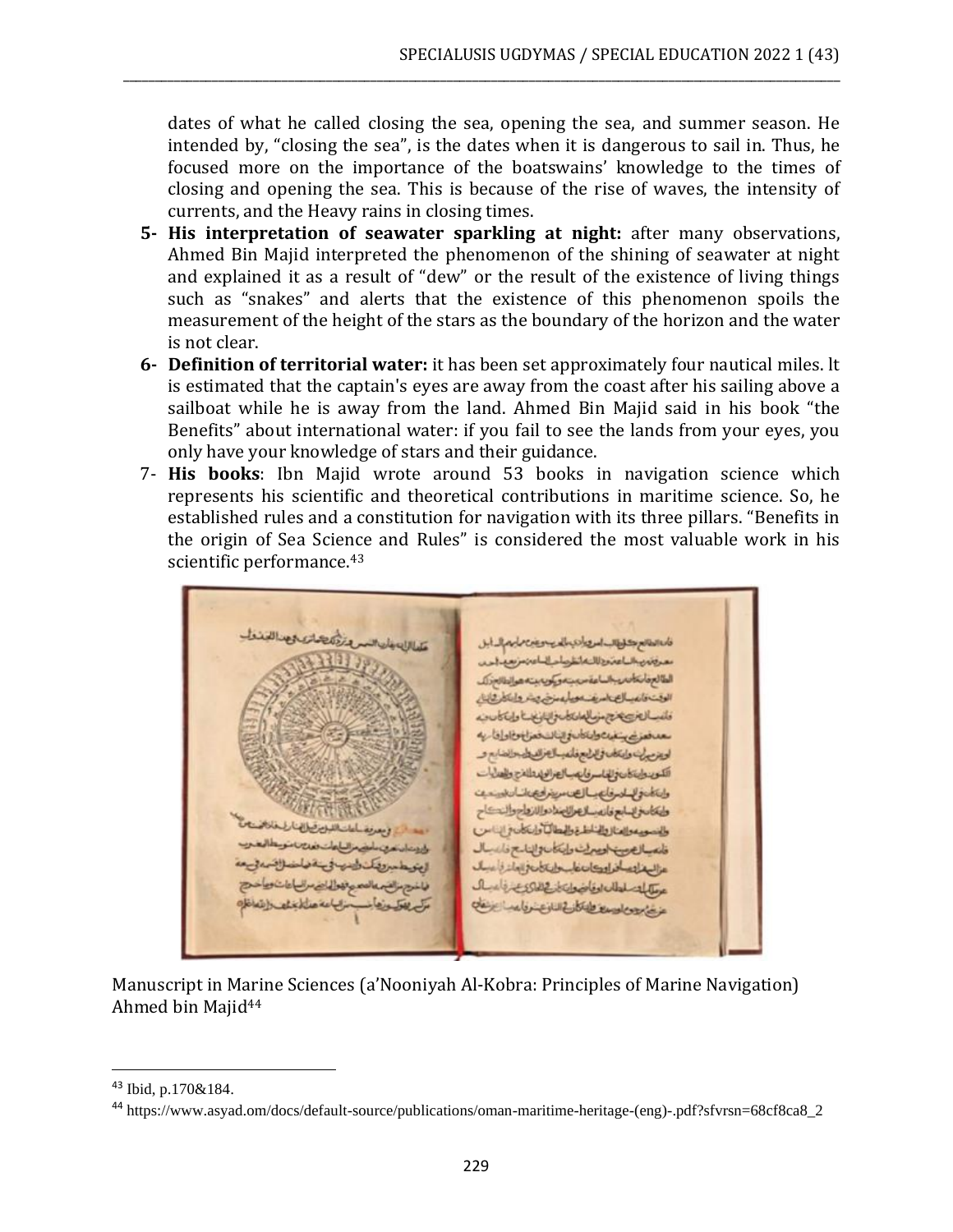### **Conclusion.**

To conclude, the crucial factor of all is the consciousness and historical leadership of the Omani person who made his civilization with his own hands. Oman is a top model that displays how such various civilizations and their cultural elements moved from one place to another through trade activities. Oman had an important position and a leading role in international maritime trade. This contributed to Omani economic activity, which left a clear mark in its commercial dealings with the world. The Omani naval fleet has created a situation of the security and stability of maritime traffic and hence of international trade. Besides, Oman built strong ports and rich marine fleets mainly with different types of ships that support the mariners to be professional sailors and marine scientists. The presence of strong Omani naval fleets helped to preserve the borders of the Omani state both in the East and West. Therefore, this made Oman a strong established country in all its aspects and became a center of commercial activities and trade movements in the Indian Ocean and all the region. Hence, the navigational experience of Omani mariners has not come from a vacuum, but a long experience dating back more than seven thousand years. This experience has produced the scientists of the sea and navigation who have established and developed sea science, and they have been the leaders in this science. Through his studies of the natural environment and human needs, as well as economic activities of various kinds from industry, agriculture and trade, and his love for adventure and his discovery of the monster, all these reasons were a motivation for the Omani man to start by sailing his ship from various Omani ports. Thus, he established distinct ties with Mesopotamia, India, China, and East Africa.<sup>45</sup>

\_\_\_\_\_\_\_\_\_\_\_\_\_\_\_\_\_\_\_\_\_\_\_\_\_\_\_\_\_\_\_\_\_\_\_\_\_\_\_\_\_\_\_\_\_\_\_\_\_\_\_\_\_\_\_\_\_\_\_\_\_\_\_\_\_\_\_\_\_\_\_\_\_\_\_\_\_\_\_\_\_\_\_\_\_\_\_\_\_\_\_\_\_\_\_\_\_\_\_\_\_\_\_\_\_\_\_\_\_\_\_\_\_

# **ACKNOWLEDGEMENT**

# **THIS ARTICLE IS AN OUTPUT OF OUR FRGS19-030-0638 PROJECT FULLY FUNDED BY THE MINISTRY OF HIGHER EDUCATION MALAYSIA.**

#### **References:**

[https://www.asyad.om/docs/default-source/publications/oman-maritime-heritage-\(eng\)-](https://www.asyad.om/docs/default-source/publications/oman-maritime-heritage-(eng)-.pdf?sfvrsn=68cf8ca8_2) [.pdf?sfvrsn=68cf8ca8\\_2](https://www.asyad.om/docs/default-source/publications/oman-maritime-heritage-(eng)-.pdf?sfvrsn=68cf8ca8_2)

- Arshad Islam."Arab navigation in the Indian Ocean before European dominance in South and Southeast Asia : a historical study",*Journal of the Pakistan Historical Society, 58 (2). pp. 7-23, 2010*. Available at<http://irep.iium.edu.my/id/eprint/3462>
- Dionisius A. Agius. "Omani Seafaring Identity before the Early 1600s: Ethnic and Linguistic Diversity". UK: Georg Olms, 2013.
- Dionisius A. Agius. *Seafaring in The Arabian Gulf and Oman: The People of The Dhow*. New York: Routledge, 2005.

<sup>45</sup> Ibid (135,136,140)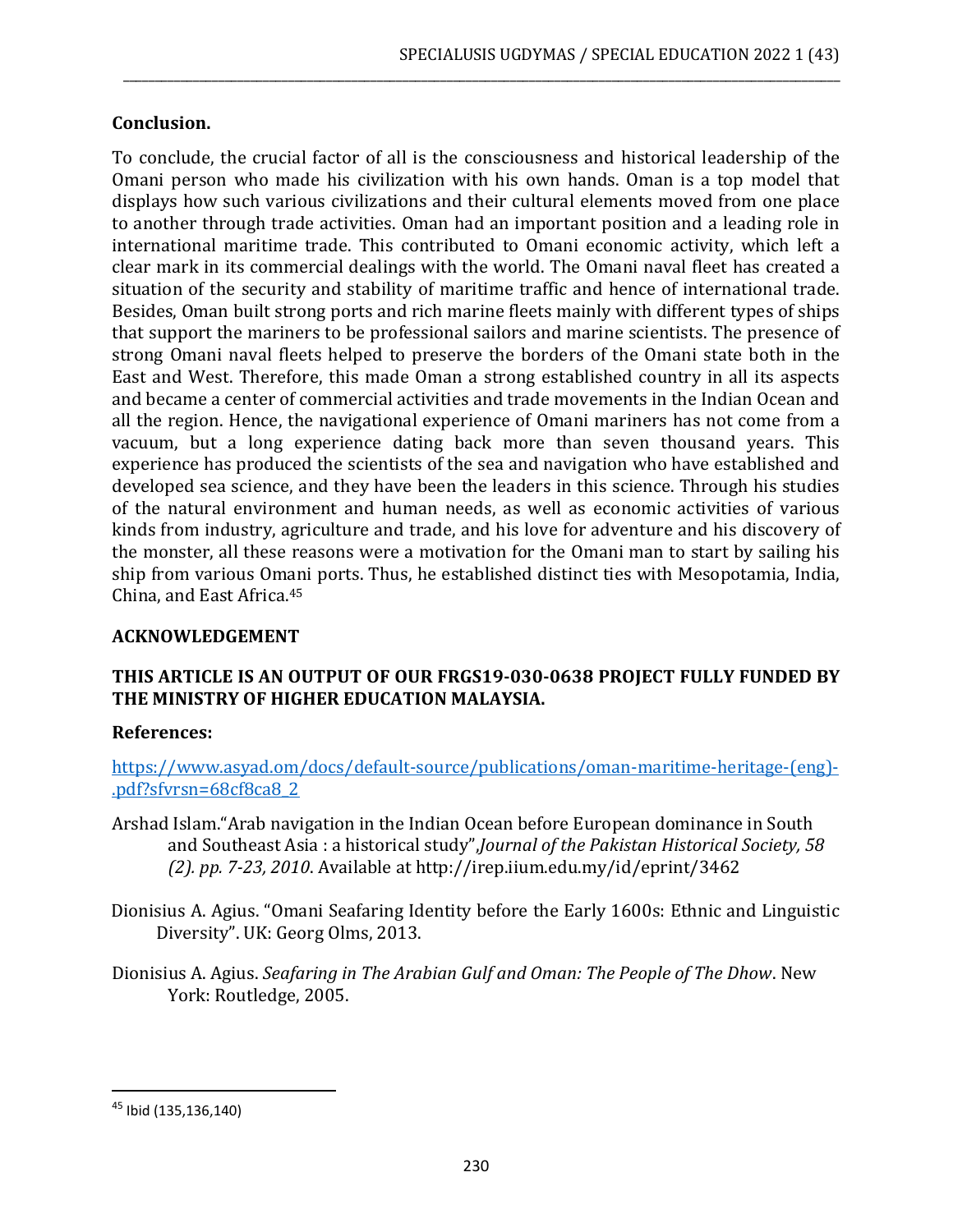El-Ashban, Abdul Aziz. "The Formation of the Omani Trading Empire under the Ya'aribah Dynasty (1624-1719)." *Arab Studies Quarterly 1, no. 4 (1979): 354–71*. Accessed on 14 February 2022 at http://www.jstor.org/stable/41857520.

\_\_\_\_\_\_\_\_\_\_\_\_\_\_\_\_\_\_\_\_\_\_\_\_\_\_\_\_\_\_\_\_\_\_\_\_\_\_\_\_\_\_\_\_\_\_\_\_\_\_\_\_\_\_\_\_\_\_\_\_\_\_\_\_\_\_\_\_\_\_\_\_\_\_\_\_\_\_\_\_\_\_\_\_\_\_\_\_\_\_\_\_\_\_\_\_\_\_\_\_\_\_\_\_\_\_\_\_\_\_\_\_\_

- Eric Staples, '"Oman and Islamic Maritime Networks (632–1507 CE)''. New York: DieDeutsche,2017.
- George Percy Badger. *History of the Imams and Seyyids of Oman by Salil Ibn Razik from AD 661 -1856*. London: Ashgate Publishing Company, 2010.

Gerald Randall Tibbetts. "Pre-Islamic Arabia and South-East Asia." *Journal of the Malayan Branch of the Royal Asiatic Society* 29, no. 3 (175) (1956): 182–208. Available at [http://www.jstor.org/stable/41503102.](http://www.jstor.org/stable/41503102)

- H. E. Malallah bin Ali bin Habib Al-Lawati. "Paper Submitted at the International Seminar of The Contributions of the Islamic Culture for the Maritime Silk Route," in The Contributions of the Islamic Culture for the Maritime Silk Route program. China: UNESCO, 1994.
- Hammoud bin Hamad Al-Ghailani. *Lords of the Seas*. 2nd ed. 2017.
- Jones,Jeremy. Ridout,Nicholas. *A history of modern Oman*. New York: Cambridge University Press, 2015.
- Khamis Salim Sulaiman AlJabri. "Oman's Maritime Doctrine". PhD dissertation. UK: University of Exeter, 2021.
- Lees, G. M., Reginald A. Smith, and N. B. Kinnear. "The Physical Geography of South-Eastern Arabia." *The Geographical Journal 71, no. 5 (1928): 441–66*. Accessed on 14 February 2022 at https://doi.org/10.2307/1783278.
- Linda Pappas Funsch. *Oman Reborn: Balancing Tradition and Modernization*. New York, Palgrave Macmillan, 2015.
- Lionel Casson. *The Ancient Mariners: Seafarers and Sea Fighters of The Mediterranean in Ancient Times.* New York: The Macmillan Company, 1959.
- MaziarMozaffariFalarti. "Malay Kingship in Kedah Religion, Trade, and Society". Petaling Jaya: SIRD, 2013.
- Mike Searle. *Geology of The Oman Mountains*, Eastern Arabia. UK: Springer,2019.
- Mustafa Darwish Al-Nabhani. "An Omani Approach for Addressing Piracy Off the E.C of Africa". New York: Nippon Foundation, 2012.